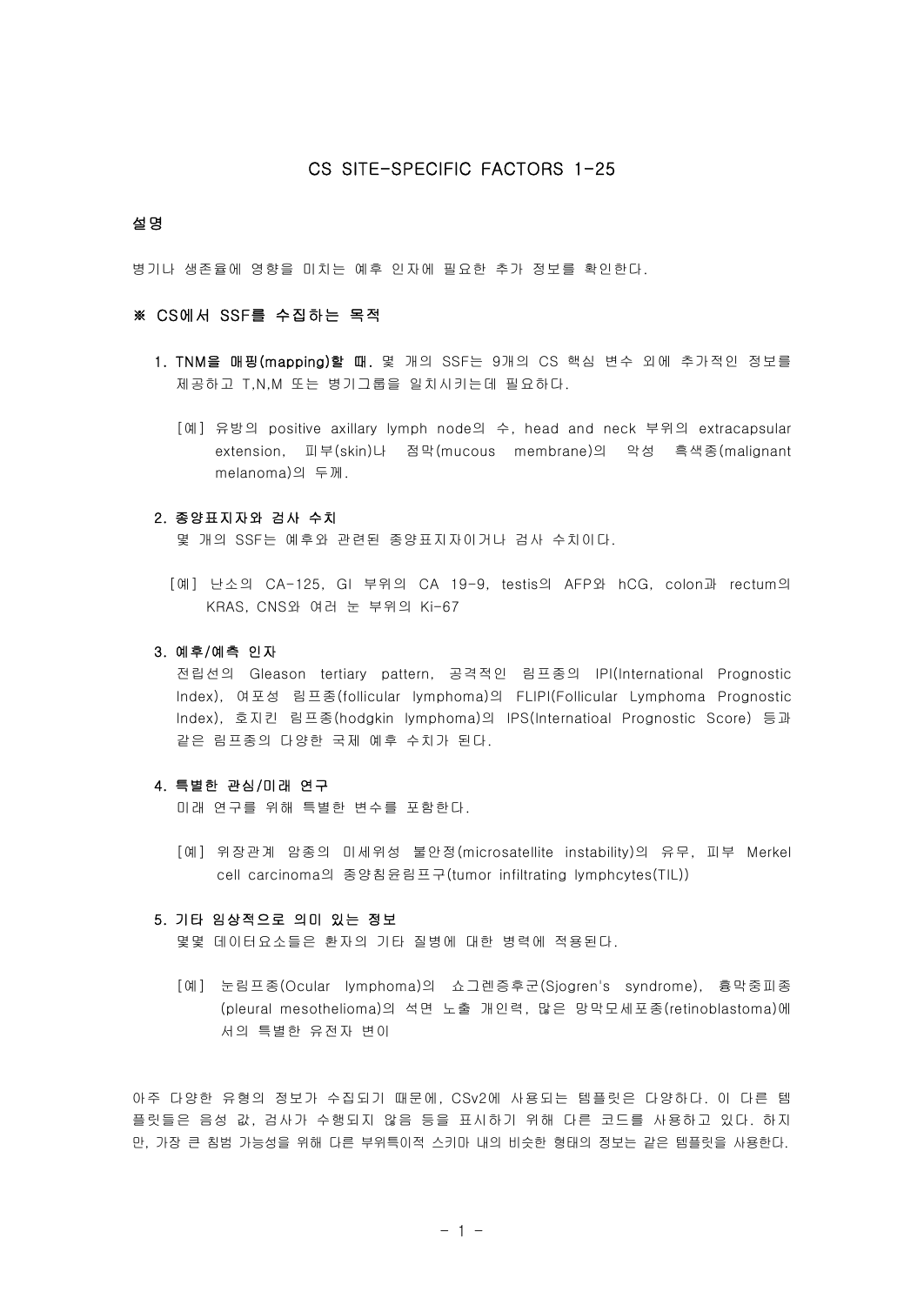| Code       | Lab values or<br>measurements<br>(except size)           | Positive /<br>Negative                        | Ranges                                               | <b>Sizes</b>                                                                  | Grades                    | Things that<br>are counted | Conditions of<br>Involvement                           |
|------------|----------------------------------------------------------|-----------------------------------------------|------------------------------------------------------|-------------------------------------------------------------------------------|---------------------------|----------------------------|--------------------------------------------------------|
|            |                                                          |                                               |                                                      |                                                                               |                           |                            |                                                        |
| 000        | 000 value                                                |                                               |                                                      | No [mass/ tumor,<br>nodes, whatever is<br>measured] found                     |                           | None counted               | Condition<br>not<br>present                            |
|            | 1 or less per                                            |                                               |                                                      | Codes 001-980 for<br>specific size (cm,                                       |                           |                            |                                                        |
| 001        | unit of measure<br>Codes 002-979                         |                                               |                                                      | mm or other)                                                                  |                           | 1 unit                     |                                                        |
| 002        | for specific<br>values per unit<br>of measure            |                                               |                                                      |                                                                               |                           | 2 units                    |                                                        |
| 003        |                                                          |                                               |                                                      |                                                                               |                           | 3 units                    |                                                        |
| 004        |                                                          |                                               |                                                      |                                                                               |                           | 4 units                    |                                                        |
|            |                                                          | Positive /                                    |                                                      |                                                                               |                           |                            | Condition<br>present<br>(use codes in<br>010, 020, 030 |
| 010        |                                                          | elevated                                      |                                                      |                                                                               | Grade 1                   |                            | series)                                                |
| 020        |                                                          | Negative /<br>normal; WNL                     | Negative/<br>normal; WNL                             |                                                                               | Grade 2                   |                            |                                                        |
| 030        |                                                          | Borderline,<br>undetermined if<br>pos or neg  |                                                      |                                                                               | Grade 3                   |                            |                                                        |
| 040        |                                                          |                                               | Positive<br>Range<br>1                               |                                                                               | Grade 4                   |                            |                                                        |
| 050        |                                                          |                                               | Positive<br>Range<br>2                               |                                                                               |                           |                            |                                                        |
| 060        |                                                          |                                               | Positive Range<br>3                                  |                                                                               |                           |                            |                                                        |
| $\ldots$   |                                                          |                                               |                                                      |                                                                               |                           |                            |                                                        |
| 888        | See Note 1.                                              | Obsolete<br>(if overlying an<br>SSF 1-6 only) | (if<br>Obsolete<br>over-lying<br>an<br>SSF 1-6 only) |                                                                               |                           |                            |                                                        |
| 980        | Highest<br>available<br>code(980<br>or greater)<br>units |                                               |                                                      | 980 upper limit of<br>size                                                    |                           |                            |                                                        |
| 985        |                                                          |                                               |                                                      | <b>Diffuse</b>                                                                |                           |                            |                                                        |
| 988<br>989 | Not applicable                                           | Not applicable                                | Not applicable                                       | Not applicable                                                                | N<br>t<br>0<br>applicable | Not applicable             | Not applicable                                         |
| 990        |                                                          |                                               |                                                      | Microscopic focus<br>or foci only [or related terms as<br>needed for specific |                           |                            |                                                        |
|            | 991-996,                                                 |                                               |                                                      | sites]                                                                        |                           |                            |                                                        |
| 991        | Special codes if<br>needed                               |                                               |                                                      | Described as < 1<br>[unit]                                                    |                           |                            |                                                        |
| 992        |                                                          |                                               |                                                      | Described as<br>- <2<br>[unit], >1[unit], or<br>between 1 and<br>2[unit]      |                           |                            |                                                        |
| 993        |                                                          |                                               |                                                      | Described as <3<br>$[unit],$ >2 $[unit],$ or<br>between 2 and<br>3[unit]      |                           |                            |                                                        |
| 994        |                                                          |                                               |                                                      | Described as <4<br>[unit], >3[unit], or<br>between 3 and<br>4[unit]           |                           |                            |                                                        |
| 995        |                                                          |                                               |                                                      | Described as <5<br>[unit], >4[unit], or<br>between 4 and<br>5[unit]           |                           |                            |                                                        |
| 996        |                                                          |                                               |                                                      | Described as <6<br>[unit], >5[unit], or<br>between 5 and<br>6[unit]           |                           |                            |                                                        |

# EXAMPLES OF TEMPLATE FORMATS FOR CSV2 SITE-SPECIFIC FACTORS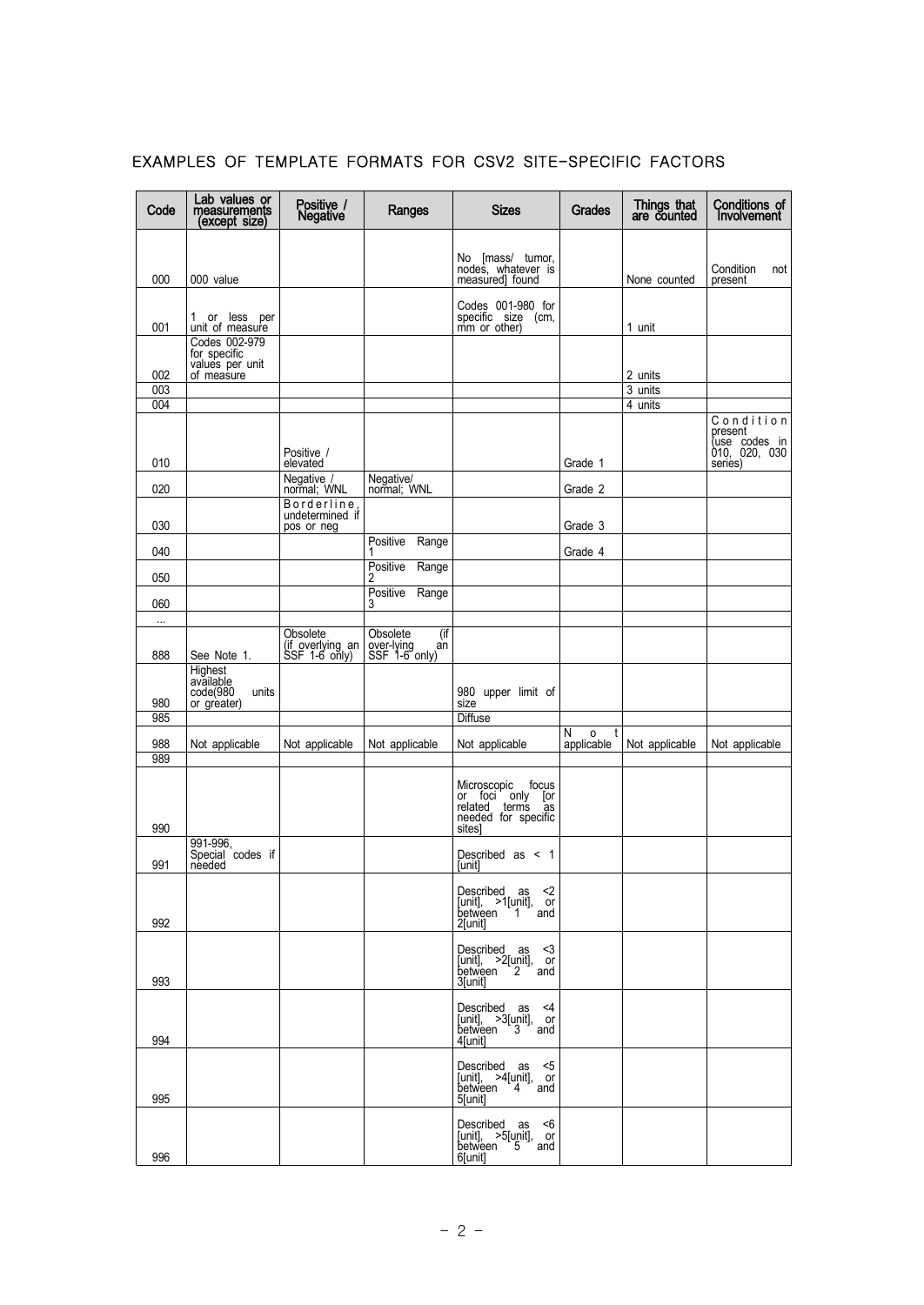| Code | Lab values or<br>measurements<br>(except size) | Positive /<br><b>Negative</b> | Ranges      | <b>Sizes</b>                                        | Grades                                                                                                                | Things that<br>are counted                                                 | Conditions of<br>Involvement                         |
|------|------------------------------------------------|-------------------------------|-------------|-----------------------------------------------------|-----------------------------------------------------------------------------------------------------------------------|----------------------------------------------------------------------------|------------------------------------------------------|
| 997  | See Note 2.<br>(if code needed)                | See Note 2.                   | See Note 2. | < 6<br>Described<br>as<br>[unit]                    |                                                                                                                       |                                                                            |                                                      |
| 998  | See Note 3.                                    | See Note 3.                   | See Note 3. |                                                     |                                                                                                                       |                                                                            | histologic<br>No.<br>examination<br>0t<br>prim site. |
|      |                                                |                               |             | Unknown; size<br>not<br>stated;<br>documented<br>in | Clinically<br>diagnosed/<br>grade<br>ūnknown<br>N<br>$\Omega$<br>documente<br>in<br>line<br>Not G r a d e<br>unknown, | Unknown:<br>patient [Insufficient]<br>information:<br>Not<br>documented in |                                                      |
| 999  | See Note 4.                                    | See Note 4.                   | See Note 4. | patient record                                      | <b>NOS</b>                                                                                                            | patient record                                                             |                                                      |

Note 1: Not Applicable(SSFs 7-24에서 사용되지 않음)이거나, Obsolete(if overlaying an SSF 1-6 only) 또는 실제 검사 값이 있는 SSFs 7-24에 대한 값 988 Note 2: 검사가 지시되었으나, chart에 결과 없음

Note 3: 검사 시행하지 않음(검사 지시가 되지 않았고 시행되지도 않음) Note 4: 모르거나 정보가 없음; 환자 기록지에 기록되지 않음

### Site-Specific Factor 항목을 사용하지 않는 스키마

| Code | Description                  |  |  |  |
|------|------------------------------|--|--|--|
| 988  | INo applicable for this site |  |  |  |

여러 코드와 정의에 추가해서, site-specific 스키마 내에서의 SSF 순서는 다양하다. 이것은 부위 간에 SSF의 일관성을 유지하기 위함이며, 대부분의 site-specific 스키마에서 SSFs 는 순서대로 보인다.

# 코딩 지침(Instructions for Coding)

- 1. 비록 각 SSF의 코드 뜻이 검사 형태나 수집되는 측정방법에 따라 다양하더라고 코드 구조 는 동일하다. 케이스에 적용가능한 높은 코드를 선택한다.
- 2. 스키마별로 사용되는 SSFs의 수는 다양하다.
- 3. Not Applicable에 대한 코드 사용

특정 요소가 스키마에 정의되지 않는 경우, code 988(Not applicable)을 준다.

### 4. 검사가 시행되지 않은 경우.

 SSF 요소 템플릿 형태에 따르면, code 000이나 다른 코드는 검사가 수행되지 않았다는 기 록이 있을 경우, SSF 지침은 "Not done"으로 코딩하라고 한다. 또한 의무기록에 아무것도 없을 때, 검사결과가 음성(negative)이거나 정상(normal)일 때 사용한다. SSF는 의무기록에 서 정보를 사용할 수 없는 경우에 대해서도 코딩 지침을 제공한다. SSF의 지침을 따른다.

 [예] 피부(skin)의 악성 흑색종(malignant melanoma)의 SSF 2의 note 2를 보면, "병리보 고서에 궤양(ulceration)의 언급이 없거나 기록이 없는 경우, 궤양(ulceration)이 존재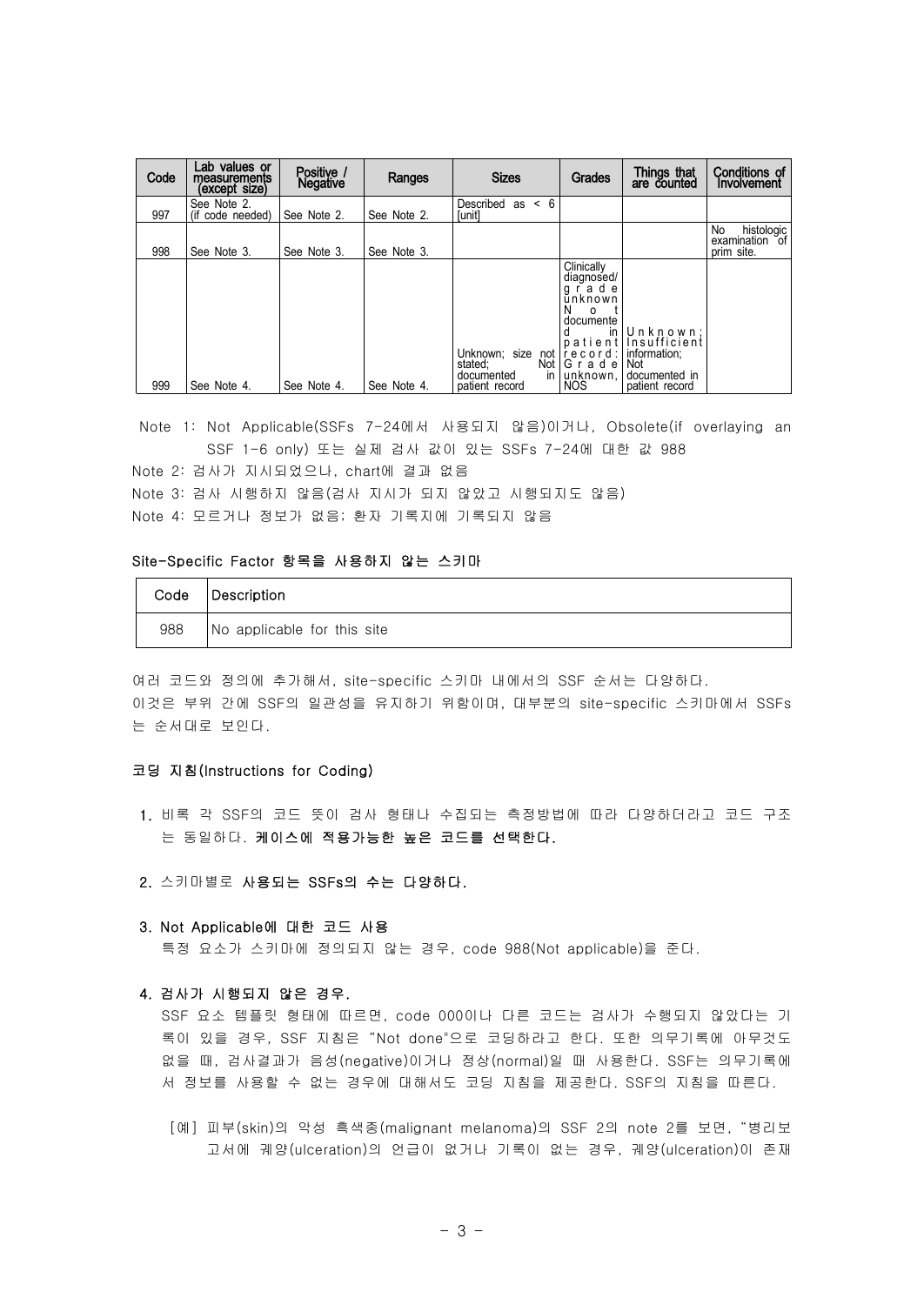하지 않는 것으로 가정하고 code 000을 준다.

### 5. 진단 검사(lab test)를 코딩한다.

각 SSF는 코딩 방법에 대한 지침을 포함하고 있다.

a. 정확한 검사 수치를 기록하기 위해 SSF의 지침을 따른다.

[예] 가장 높은, 가장 낮은, 치료 전, 수술 후 즉시, 진단에 가장 가까운 등

- b. 검사가 완료되었다는 언급이 있으나 결과가 기록에 없는 경우에는, 997(검사가 지시되었 으나 결과가 기록에 없음)로 코딩한다.
- c. 반올림(Rounding). 측정방법의 단위가 다양할 때, 검사 값을 코딩하는 SSF의 지침을 따 른다. 소수점을 적용하는 경우, 1-4 값은 근접한 정수로 내림하고, 5-9는 다음 수로 반 올림한다.
	- [예] 전립선암에서의 SSF 1. PSA 값이 4.35인 경우 → .35 를 .4로 반올림하여 code 044.

### 6. 혈액검사 해석 정보 코딩에 대한 우선순위.

 많은 종양표지자와 혈액검사 결과는 검사를 시행하는 실험실에 따라 다르다. 정상 참고범위 와 결과는 바탕 정보로만으로써 종양표지자 설명에 포함된다. 다음 지침은 혈액검사의 해석 에 대한 코딩 정보의 우선권을 제공한다. 이 지침은 광범위한 예와 함께 Part I. Section 2 의 초반부에 다시 언급된다.

- a. 가능하면, 임상의/병리학자의 혈액검사에 대한 해석을 코딩한다. 이것은 'abnormal', 'elevated', 'normal', equivocal', 'present', 'absent' 등의 진술을 포함한다. 덧붙여, 의 사의 TNM 값이나 병기 그룹에 대한 진술은 TNM 분류를 결정하는데 사용된 검사값에 대한 암시적인 해석으로 여겨진다.
- Note: 병리학자가 "indeterminate"라는 용어를 사용하는 경우, SSF에 존재하는 코드라면 030(borderline; undertermined if positive of negative)으로 코딩한다. code 030이 없다면, 999로 코딩한다.
- b. 의사의 검사에 대한 해석이 없는 경우, 참고범위가 검사보고서에 나열되어 있다면 적절 한 코드를 부여하기 위해 그 정보를 사용할 수도 있다.
- c. 임상의/병리학자의 혈액검사에 대한 해석과 의무기록에 참고범위의 설명이 없는 경우,<br>SSF를 999(not documented, unknown)로 코딩한다. SSF에 대한 본 지침에서 제공된 바탕 정보를 근거로 검사값에 대한 해석을 코딩하지 않는다.
- Note: 검사 결과가 극히 비정상적이어서 CS User Documentation 내 바탕 정보로부터 해 석을 유추한 몇몇 케이스가 있을 것이다. 그런 경우, 999보다는 010(elevated)으로 코딩해야 한다는 것이 일반 상식이다.

# 7. Code 999의 사용.